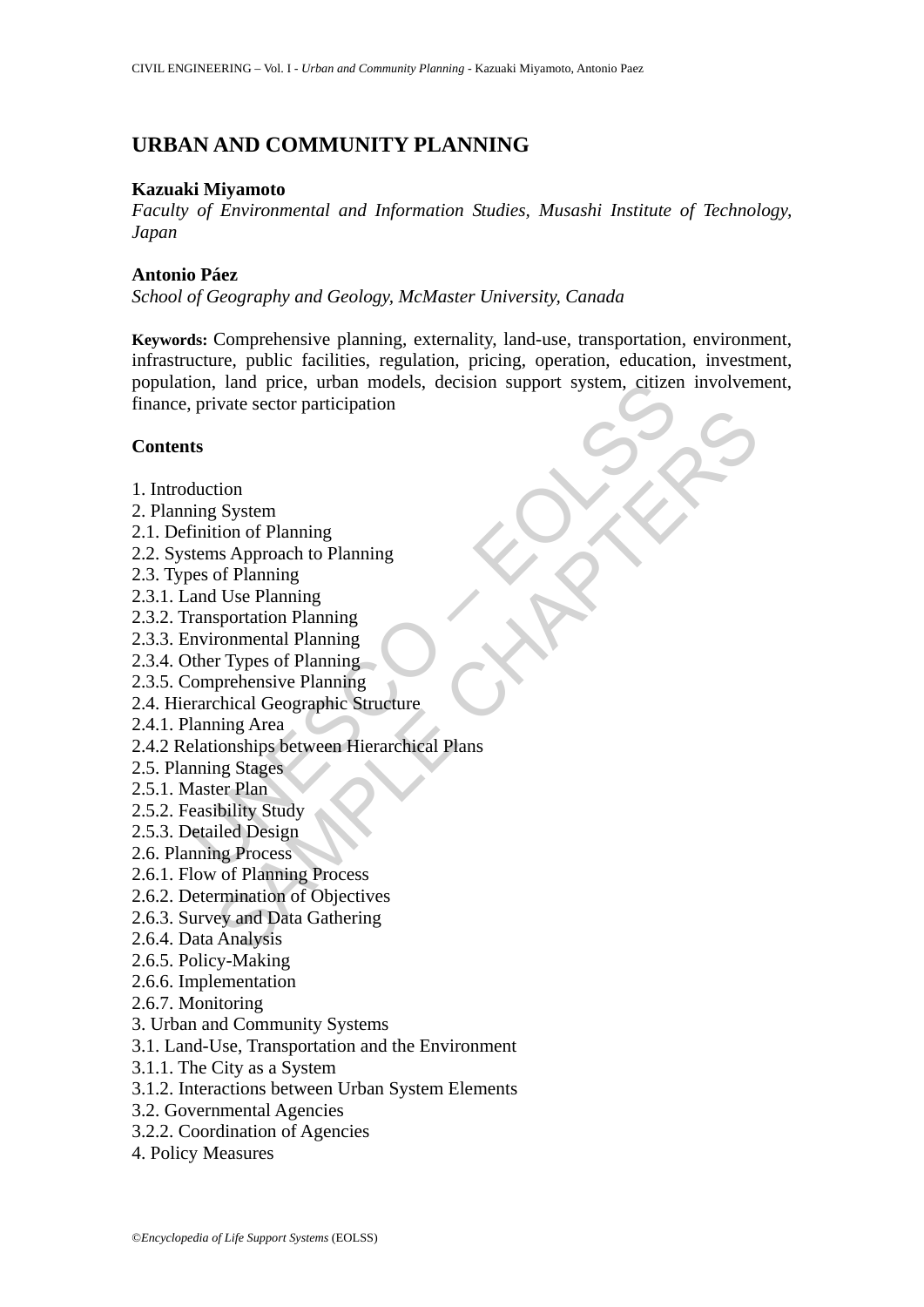- 4.1. Classification of Policy Measures
- 4.2. Regulation
- 4.3. Pricing/Taxation
- 4.4. Operation
- 4.5. Education/Information
- 4.6. Investment
- 4.7. Integration of Policy Measures
- 5. Analysis and Planning Techniques
- 5.1. Outline of Analysis Tools
- 5.1.1. Investigation of the Present Situation
- 5.1.2. Forecasts
- 5.1.3. Unit of Analysis
- 5.1.4. Key Factors for Planning
- 5.2. Socio-Economic Framework
- 5.2.1. Population
- 5.2.2. Economic Framework
- 5.3. Land Price
- 5.3.1. Importance of Land Price
- 5.3.2. Estimation of Land Price
- 5.4. Urban Models
- 5.4.1. System of a Urban Model
- 5.4.2. Existing Urban Models and Applications
- 5.5. Decision Support System
- 6. Institutional Set-Up
- 6.1. Planning Agencies and Practice
- 6.2. Citizen Participation
- 7. Finance
- muto Manayas<br>
iey Factors for Planning<br>
iey Factors for Planning<br>
operators for Planning<br>
operators of Land Price<br>
stimation of Land Price<br>
stimation of Land Price<br>
stimation of Land Price<br>
stimation of Land Price<br>
stimati 7.1. Government Finance and Project Evaluation
- 7.2. Value Capture
- 7.3. Private Finance
- Glossary
- Bibliography

Biographical Sketches

# **Summary**

Economic Framework<br>
llation<br>
Price<br>
There<br>
Models<br>
Models<br>
Models<br>
Models<br>
Models<br>
Models<br>
Models<br>
Models<br>
There and Price<br>
There and Project Evaluation<br>
There are Project Evaluation<br>
Capture<br>
Pricipation<br>
Capture<br>
Prinanc Urban and community planning is the field within civil engineering that is concerned with the production of educated guesses of the future, and proposals of alternative development options based on such guesses. An important concept in modern planning practice is comprehensiveness, the inclusion and consideration of all relevant elements within a city. There are other types of planning that deal with particular aspects of a city, but in general these are more fruitfully seen as components of a comprehensive plan. From an engineering point of view, land-use, transportation, the environment, and their multiple and multidirectional interactions, constitute the principal elements of a city. In the analysis stage of planning, different tools are used to describe the city, and to forecast development and growth trends. Useful tools include transportation and land-use models, statistical models, and decision support systems, possibly built on a GIS environment. Policy-making, the selection of specific policy measures, should be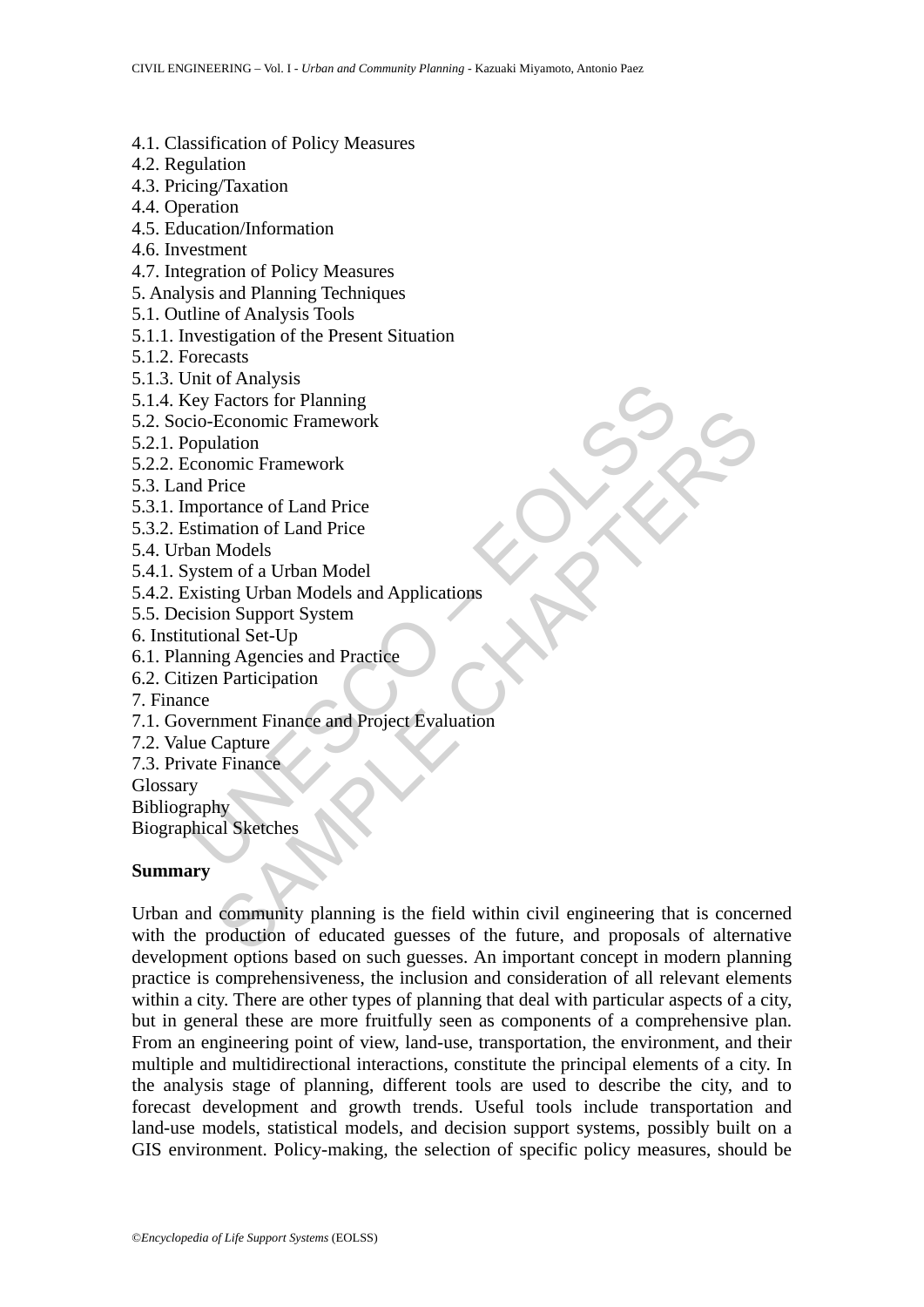concerned with producing initiatives that are effective, coherent and well coordinated. Institutional set-up including public involvement and financing schemes are fundamental issues that should receive careful consideration by planners.

#### **1. Introduction**

The activity of urban and community planning takes place at different geographical levels, ranging from small districts to large metropolitan regions, which naturally include both urban and rural areas. For convenience, throughout this chapter, the term *city* is used to describe the object of urban and community planning.

ns, to produce a city with desirable or "good" characteristics<br>y of planning, however, is that there is no clear-cut way to defining<br>e is, as this usually depends on the characteristics of the city,<br>inf of evaluation and t The goal of urban and community planning is to try to direct development in predefined directions, to produce a city with desirable or "good" characteristics. An inherent difficulty of planning, however, is that there is no clear-cut way to define what good or desirable is, as this usually depends on the characteristics of the city, as well as the viewpoint of evaluation and the underlying values. The first step of the planning process is to define a set of planning goals (the general aims to be attained) and planning objectives (specific strategies to achieve the goals) that in general can be refined after the actual situation of the city has been analyzed. Once objectives have been defined, there are two general aspects of planning: to propose the provision of public goods, and to regulate and/or guide private development.

of planning, however, is that there is no clear-cut way to define what goos, as this usually depends on the characteristics of the eity, as well as of of evaluation and the underlying values. The first step of the planning Public goods should be provided by the public sector; according to economics theory they cannot be efficiently supplied only by private economic activities. However, it is well known that excess intervention of the public sector (usually the sector in charge of developing plans) tends to deteriorate market efficiency, and thus will typically result in social loss. Pure "laissez-faire et laissez passer", on the other hand, is notably inefficient in the case of urban and community development, because of market failure caused by the existence of public goods and externalities. Market players in a city are shortsighted, although the effects of their actions last over many generations.

A typical example of externality is the benefits obtained from infrastructure such as road networks. Landowners will generally receive benefits from development, often without having shared a corresponding burden of development costs. Another example of external economies include the conflict caused by mixed land-uses, as for instance is the case when the coexistence of residence and manufacture results in unaccounted for disbenefits for the residents. Pollution caused by road traffic deteriorates the environment and is the cause of health problems. Another characteristic of urban development that must be taken into account is the durability of urban infrastructure: once a building (road, etc.) is constructed, it can hardly be replaced in the short term even if it does not turn out to be the most efficient use for land. It usually takes a long time before infrastructure can be replaced. Market imperfections caused by external effects such as those mentioned call for public intervention to improve the welfare of the city.

In particular, given the long periods of time needed to change the outcome of development, it is of foremost importance that planning provides a long-term perspective to complement and whenever needed guide the profit making perspective of particular developers. It is also important, however, to be able to adapt to emerging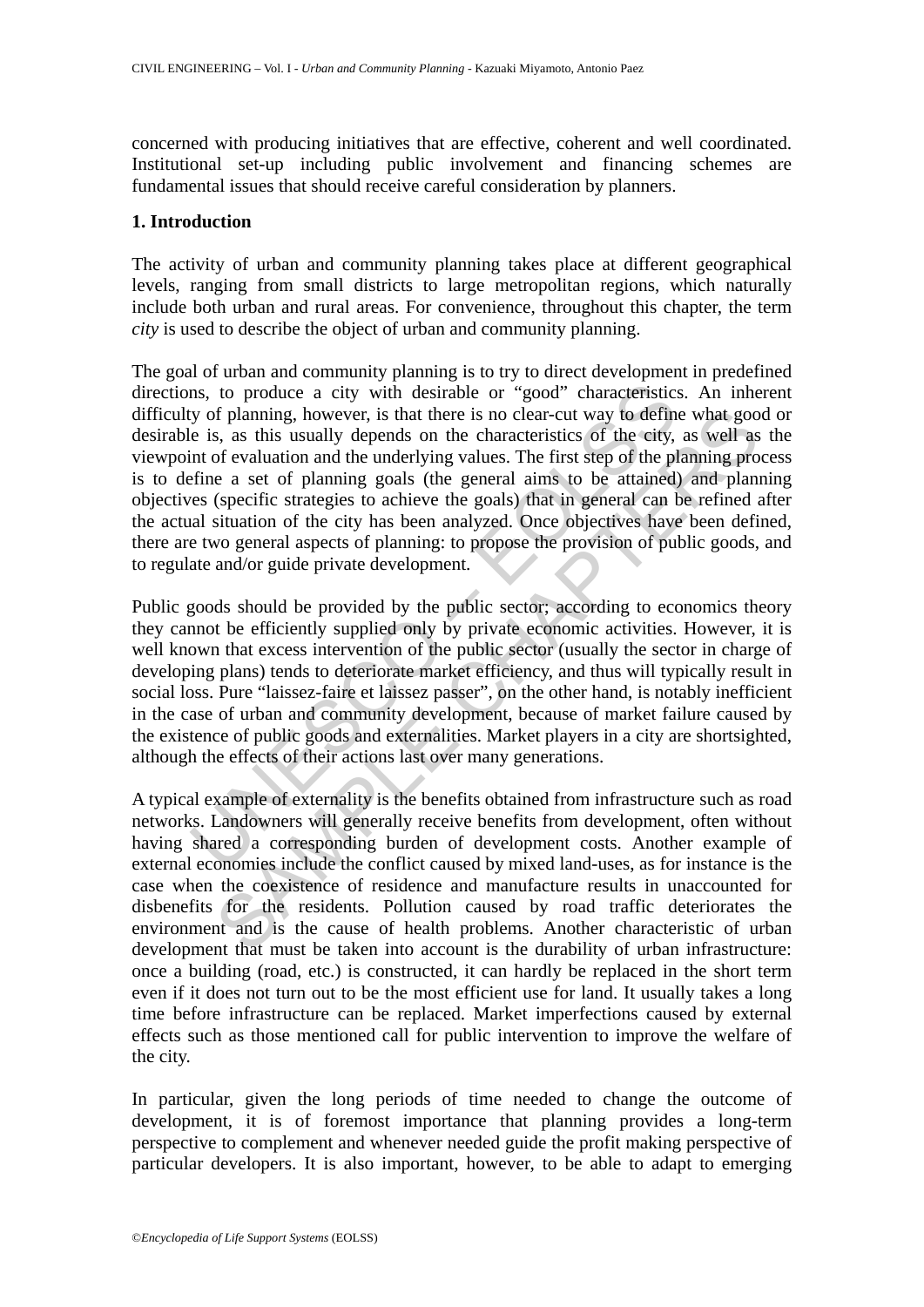issues in a city.

#### **2. Planning System**

#### **2.1. Definition of Planning**

Planning is the activity of making conscious and educated choices about the future. As such, it is essential to the success of any long-range and/or complex human endeavor. Examples of planned development exist all throughout history, from ancient times to the present day. In ancient Egypt, for example, the purpose of planning was to reinforce the power of the ruling elite, whereas Roman pre-designed towns were mainly planned to be garrisons and administrative centers, and are now thought to have been colonizing tools. These simple examples from history show that planning is not necessarily a democratic enterprise. In modern times, however, planning techniques that involve public participation are considered to be essential tools to direct development in democratic societies.

These simple examples from history show that planning is notatic enterprise. In modern times, however, planning technique participation are considered to be essential tools to direct duction and community planning, in its enterprise. In modern times, however, planning techniques that inverticipation are considered to be essential tools to direct developmen societies.<br>
community planning, in its modern form, arose in the late nineteenth cent Urban and community planning, in its modern form, arose in the late nineteenth century, in response to challenges posed by the industrial revolution, the development of revolutionary new transportation technologies, along with the urbanization process that said revolutions enabled. These challenges have all but disappeared, and in fact, most characteristic changes to the western city in the second half of the twentieth century (i.e. growth, decentralization of employment, low density residential sub-urbanization, and substitution of public for private transport) continue to relate to the availability of new transportation, construction, industrial and information technologies. Dealing with these and other related issues, in order to ensure some degree of control on the direction of future development, is the objective of modern urban and community planning.

The American Institute of Certified Planners defines the planning profession in terms of the following criteria:

- It tries to influence public decision-making in the public interest.
- It employs an appropriately comprehensive point of view.
- It applies a planning process appropriate to the situation.

These criteria are discussed more extensively below.

# **2.2. Systems Approach to Planning**

An important concept in planning is that of comprehensiveness, which requires all relevant aspects to be taken into account. The concept naturally leads to the idea of systems thinking: the idea that everything is a system, that every system is a part of one or more larger systems, and that most systems are open and interact with other systems. Thinking of the city as a system facilitates many forms of analysis: problems that appear to have no clear solution are more easily approached when seen at different levels of a system. The main systems considered in most forms of comprehensive urban analysis (not the same as comprehensive planning) are land-uses, transportation and the environment. Seen in isolation, there are certain outcomes to development that seem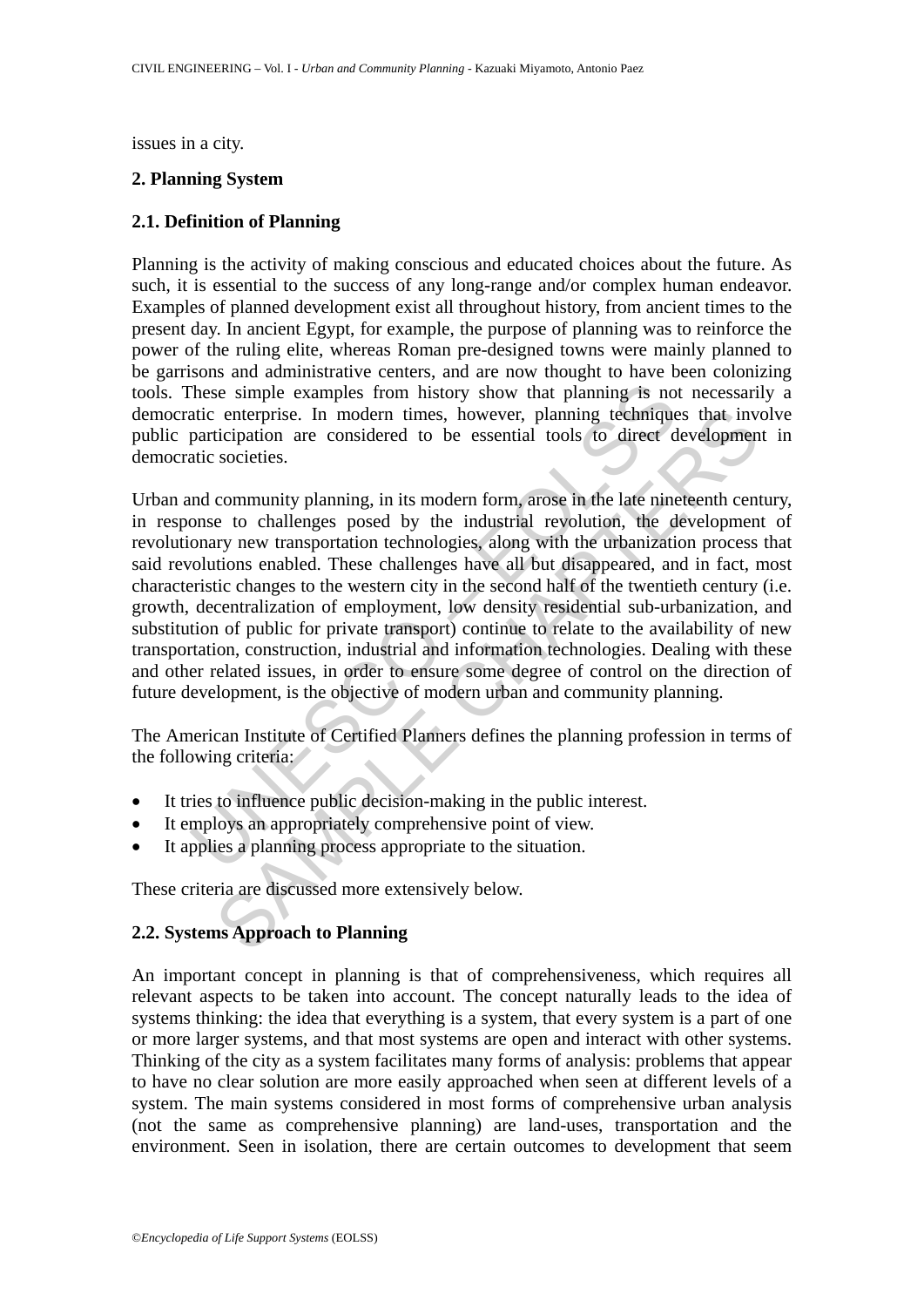contradictory. A well-known effect of new transportation infrastructure (e.g. a road) is to alleviate traffic congestion in the short term. Soon, however, congestion becomes an issue again. The land-use effects on transportation, and the transportation effects on land-use become clear when each of these are seen as components of a larger urban system. In general, it can be said that systems analysis provides a rigorous framework for making some (but not all) planning decisions.

other and mathematical any-other dengineers and economists. And<br>the century, based on technological (e.g. geographical information<br>cal breakthroughs (e.g. discrete choice analysis), the system<br>g is alive and vigorous, as t It is important to note that despite the persuasiveness of the systems approach, it faced some disillusionment within the planning profession in the late 1960s, mainly expressed by the argument that planning is essentially a political, presumably non-scientific process. In spite of this criticism, developments continued to be made, especially by many model- and mathematically-oriented engineers and economists. At the end of the twentieth century, based on technological (e.g. geographical information systems) and theoretical breakthroughs (e.g. discrete choice analysis), the systems approach to planning is alive and vigorous, as testified by the number of applications of integrated models, especially in Europe, the USA, and Japan. This does not detract from the political nature of some aspects of planning, in particular policy-making. On the other hand, the systems approach contributes, through the activity of model building, to put the assumptions, definitions, data, limitations and mechanisms of operation of the system out in the open for examination. In this sense, the informative and discursive value of the systems approach becomes undeniable: well-informed politics are preferable to uninformed politics.

# **2.3. Types of Planning**

# **2.3.1. Land Use Planning**

breakthroughs (e.g. discrete choice analysis), the systems approacl<br>alive and vigorous, as testified by the number of applications of integrecially in Europe, the USA, and Japan. This does not detract from<br>tuture of some a Land-use planning with the objective of designating lands for future uses is one of the most visible aspects of urban and community planning. During much of history, indeed, land-use planning was perceived as synonymous with urban and community planning. The insufficiency of this perception was made evident by the transportation problem in the 1960s, and a great deal of research in the meantime has demonstrated that land-use planning alone cannot be equated to urban and community planning. Land-use and transportation, in particular, are now seen as closely related elements within a larger urban system. In modern practice, planning for future land-uses is an essential component of comprehensive urban and community planning but seldom an independent activity.

A land-use plan is elaborated by paying attention to the existing uses and their compatibility. Land demand is determined based on future population projections, and the patterns of development and uses are forecasted using industrial forecasts, and techniques that range from simply applying a factor to population, to the use of rent-bid analysis, micro-simulation, discrete choice models and input-output analysis. The most sophisticated models fully integrate land-use and transport demand analysis to provide consistent forecast of all relevant variables (e.g. land-use by type, intensity, etc.). In this way future land-use plans are sensible because they fit within the broad context provided by a comprehensive plan that addresses the related topics of roads and other infrastructure.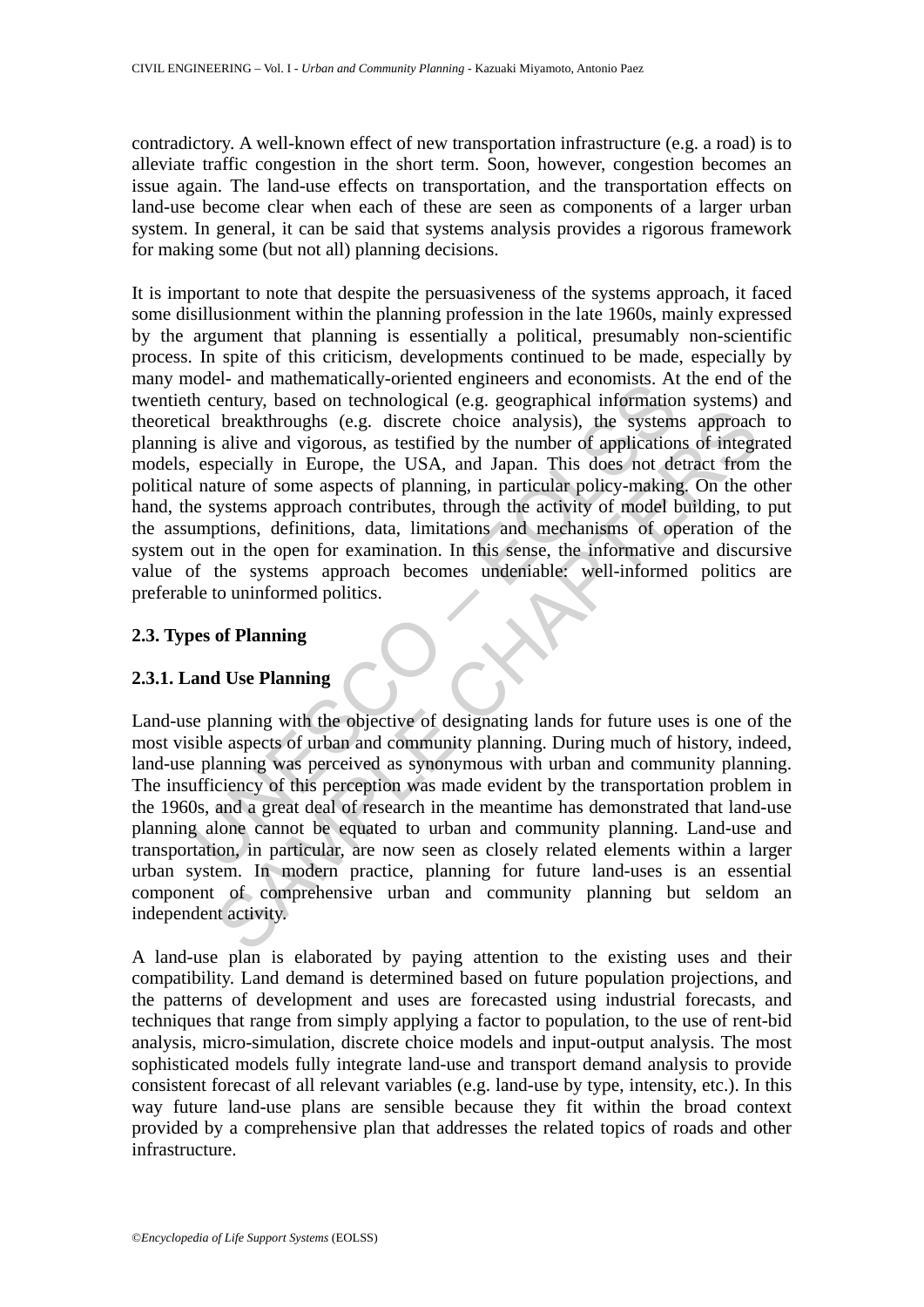#### **2.3.2. Transportation Planning**

Many problems facing urban societies, such as traffic congestion, pollution, health problems and so forth relate to the transportation situation in a city. It is the objective of transportation planning to suggest the best possible solutions to many of these problems given resource availability constraints. Transportation planning is often seen as an independent variety of planning, but in fact it is more fruitfully seen as an element of a larger urban system, given the complex interaction that exist with other systems, in particular land-use: transportation infrastructure and services influence land-use pattern, which in turn influence the demand put on the transportation system.

Transportation planning is perhaps the type of planning that has most intensively and extensively used the concept of systems. From a technical viewpoint it is seen as the most demanding field in terms of mathematical and formal systems thinking transportation models used to forecast transportation demand or modal split include the gravity model, and also more sophisticated models of discrete choice analysis based on economic behavioral principles of utility maximization. Recent models try to capture the effect of space in the decision making process, in particular the interdependent nature of spatial decision making, heterogeneity and the influence of decision making at various geographical levels.

# **2.3.3. Environmental Planning**

ortation planning is perhaps the type of planning that has most rely used the concept of systems. From a technical viewpoint it lemanding field in terms of mathematical and formal systemation models used to forecast transp is used the concept of systems. From a technical viewpoint it is seen as<br>anding field in terms of mathematical and formal systems thin<br>ion models used to forecast transportation demand or models spit included<br>del, and also Environmental deterioration and the rise of an environmental awareness in many societies have prompted the search for ways to measure and evaluate the costs and impacts of development. In the particular case of urban development, this requires a plan to explicitly address sustainability concerns. The difficulty of environmental planning at the urban and community level is that in reality environmental processes take place at many different levels: it has even been argued that the key unit for environmental planning is not the locality or even the nation, but the globe. In any case, the environment is more fruitfully seen as an integral part of a system that also includes as elements other systems such as land-use and transportation. The level of sophistication of urban analysis models currently in operation is such that emissions, energy consumption, dispersal of pollutants and other environmentally sensitive indicators and by-products of urban activity can be forecasted. Methods used to estimate the environmental impacts of development used in environmental planning include cost-benefit analysis, planning balance sheets, goals achievement matrices, and environmental impact assessments.

# **2.3.4. Other Types of Planning**

Many other types of planning can be regarded as elements of land-use planning. Examples include planning for parks and open space. Many other, not necessarily land-use related services, require consideration too, including utilities and infrastructure, such as electricity, telephone service, cable television, and gas, and public infrastructure such as schools, libraries, recreation facilities and fire stations. In the US, a representative from the agency in charge of providing each of these services will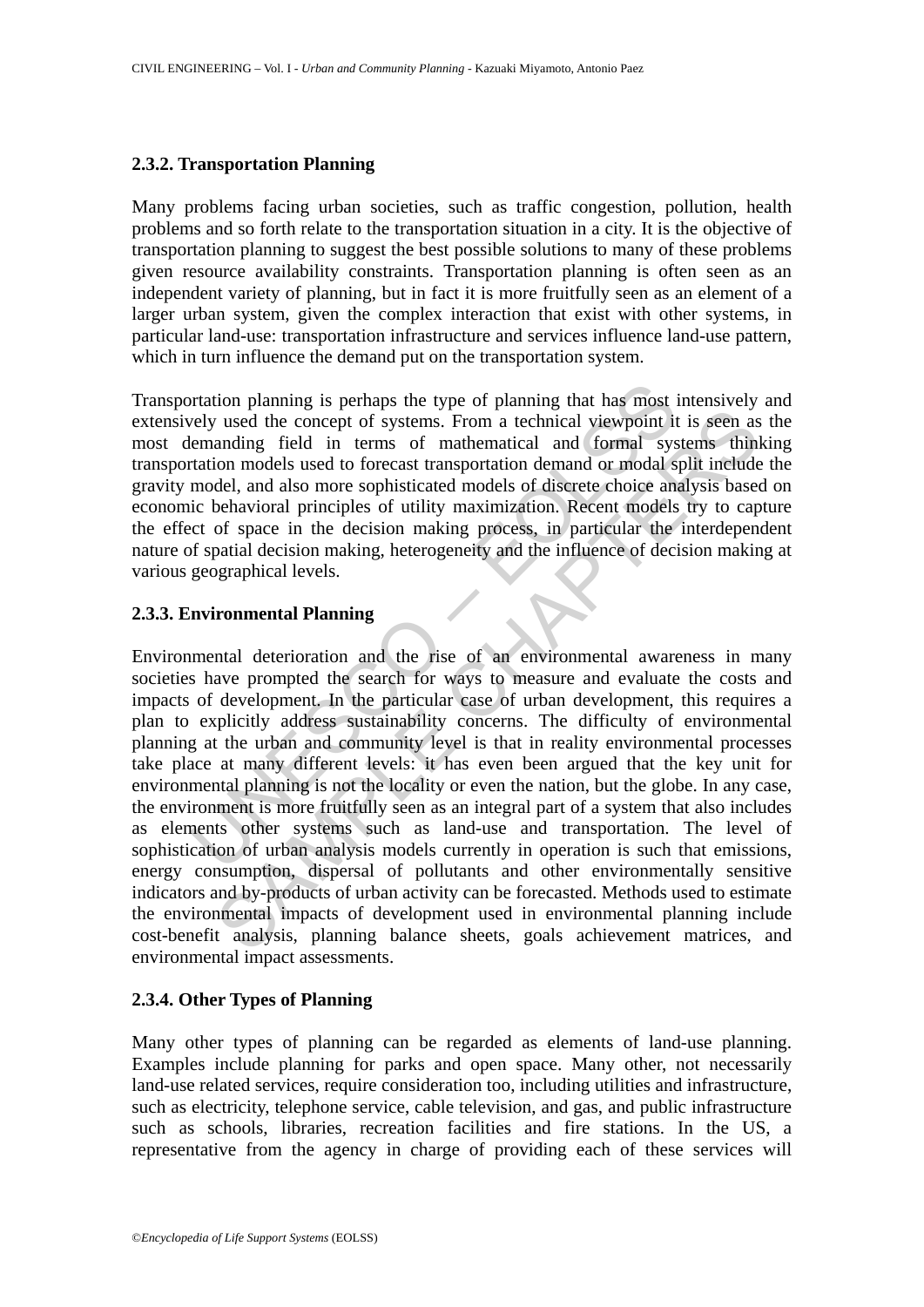typically serve as a planning liaison with the planning committee. In many places, depending on local conditions, it will be important to plan for heritage preservation, and for hazard prevention, perhaps using tools such as hazard maps.

# **2.3.5. Comprehensive Planning**

The spaces and parts, etc. And it must consisted at alme indication<br>Urban processes take place at different temporal rates, ranging fi<br>Ont transportation activities) to middle and long term (ement). Professionals in the US It transportation activities) to middle and long term (e.g. resident). Professionals in the USA generally adopt a time horizon of about twe understanding that longer periods tend to exceed the planner's ability predict and A comprehensive urban and community plan is defined in terms of its geographic scope, target systems, and time horizon. In particular it should be extensive, covering all the land area under the jurisdiction of the agency preparing the plan. It should include not only all relevant elements, in particular land-use, transportation and environment, but also other matters of physical development, such as water and wastewater infrastructure, schools, open spaces and parks, etc. And it must consider a time horizon of appropriate length. Urban processes take place at different temporal rates, ranging from immediate (e.g. most transportation activities) to middle and long term (e.g. residential development). Professionals in the USA generally adopt a time horizon of about twenty years on the understanding that longer periods tend to exceed the planner's ability to accurately predict and effectively control the future, while shorter periods are usually not long enough to allow some processes to take place. In its finished form, the comprehensive plan represents a tangible goals set out for a community, and may consist of a short report or a lengthy plan presented in several volumes.

# **2.4. Hierarchical Geographic Structure**

# **2.4.1. Planning Area**

The geographical extent covered by a plan can be very wide. Many countries, for instance, have comprehensive national development plans. In most cases, this is the highest level of planning in terms of geographical coverage. Plans are frequently made at other geographical levels including the metropolitan area, city or municipality, sectors of a city, or even a neighborhood block.

# **2.4.2 Relationships between Hierarchical Plans**

In general, planning takes place at three different levels that cover correspondingly different geographical extents: the central government, regional planning agencies, and local governments. Central governments are in charge of broad, overarching development plans that inevitably overlap with geographical areas under the responsibility of regional and local governments and planning agencies. In principle, feedback between local and regional and national plans is supposed to exist, but in practice this is not always the case. The level of detail regarding planning items depends on the map used to elaborate the plan: small-scale (large coverage) map for large area planning and large-scale map (small coverage) for small area planning.

# **2.5. Planning Stages**

# **2.5.1. Master Plan**

A master plan is the main product of a comprehensive planning process. A master plan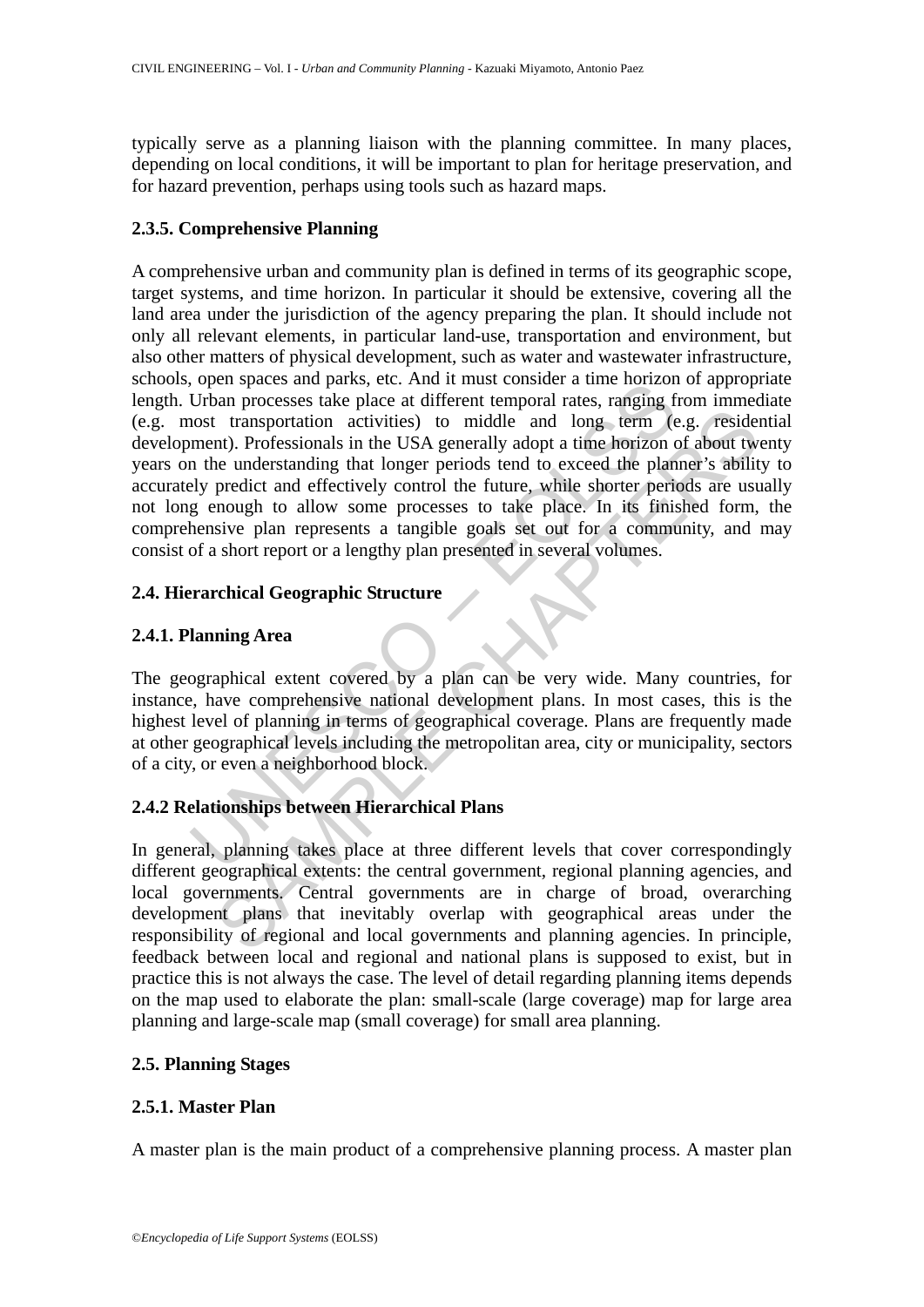describes at different levels of detail the desired outcomes of the planning process and the policy-measures to achieve said outcomes. A useful analogy is to think of it as a map showing the destination (the point, state, etc. that the community wants to reach), and the way to get there (given by the objectives and policy-measures). When a plan covers only part of the urban system, there will typically be a master plan for middle- and long-term horizons. An example is a road network master plan of a city, which represents exiting and planned roads. This includes large-scale projects, both in terms of fiscal budget and time. Implementation should be made step-wise according to priority selection and feasibility study.

#### **2.5.2. Feasibility Study**

any part of a master plan is implemented, a feasibility study shoul<br>al example is a subway project in a city. Feasibility is tested from<br>the either the conomic and financial evaluation. Technical evalue<br>e engineering viewp Example is a subway project in a city. Feasibility is tested from three m<br>
Section that is a subway project in a city. Feasibility is tested from three m<br>
technical, economic and financial evaluation. Technical evaluation Before any part of a master plan is implemented, a feasibility study should be conducted. A typical example is a subway project in a city. Feasibility is tested from three major viewpoints: technical, economic and financial evaluation. Technical evaluation is made from the engineering viewpoint, and should include an assessment of the possible environmental impacts caused by the construction and operation of the project (EIA). The level of welfare is examined from an economic viewpoint based on cost-benefit analysis. Financial analysis is required to assess the viability of the body in charge of the operation of the project. The financial analysis heavily influences the feasibility of the project.

#### **2.5.3. Detailed Design**

Detailed design follows the feasibility study to design the structure and other details of infrastructure. In the case of non-physical measures such as taxation or land-use control zoning, fine tuning of detailed taxation scheme setting and land-use designation in small block level are examples of detailed design.



#### **Bibliography**

- - -

Cullingworth J.B. and Nadin V. (1997). *Town and Country Planning in the UK*, Twelfth Edition, Routledge. [Gives a comprehensive examination of town and country planning system in the UK, its relationship to the European Union, and some comparison to other planning systems]

De la Barra T. (1989). *Integrated Land Use and Transport Modelling*, Cambridge University Press, Cambridge. [This introduces an application of an operational urban model in urban planning.]

Greed C. (2000). *Introducing Planning*, The Athlone Press. [An interesting introduction to planning practice in the UK with a focus on the social aspects and architectural aspects of planning.]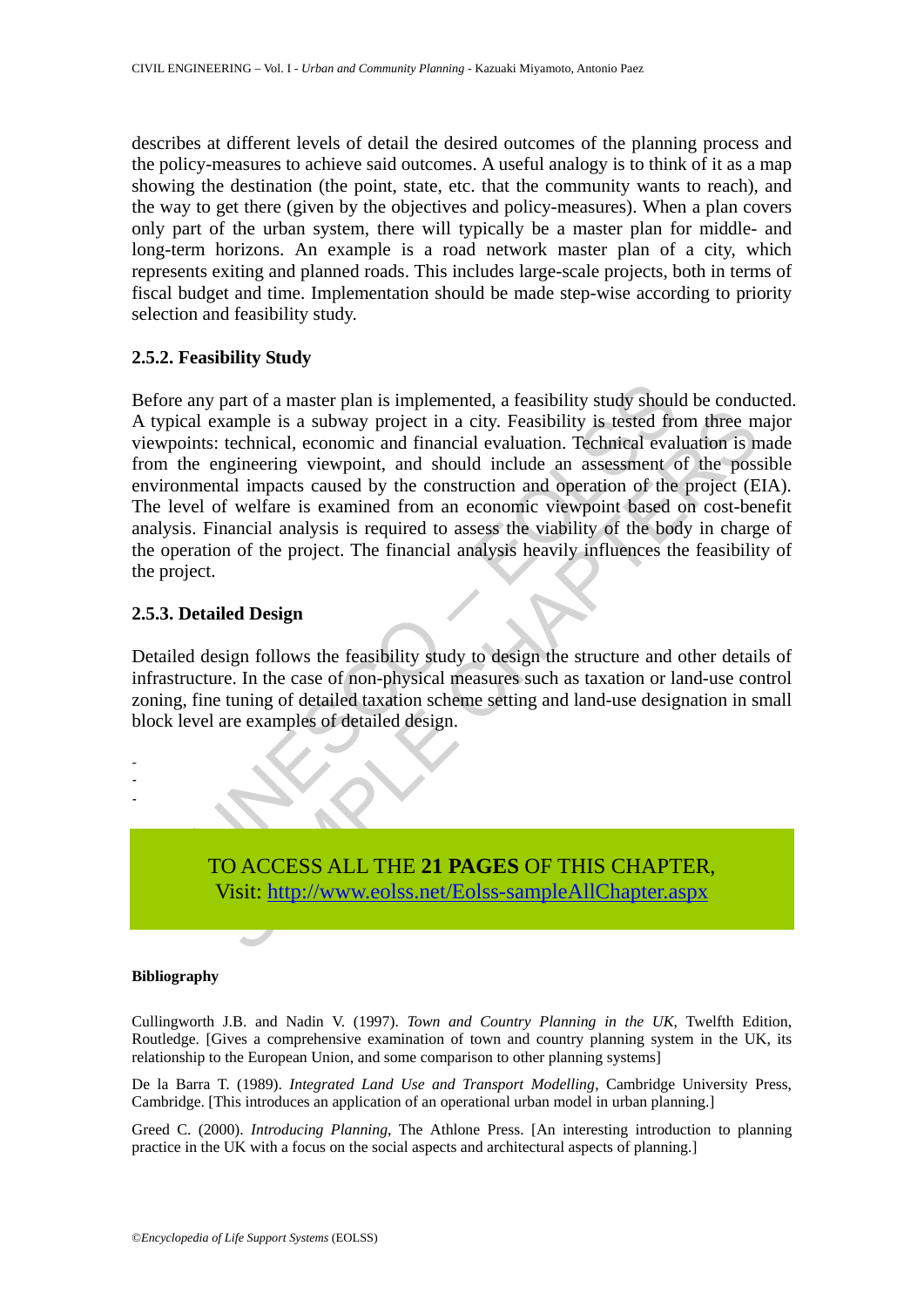Hayashi Y. and Roy J. (Ed.) (1995). *Transport, Land-Use, and the Environment*, Kluwer Academic Publishers. [This includes recent applications of urban models and Decision Support Systems.]

HM Treasury Taskforce Private Finance (1997). *Partnerships for Prosperity: The Private Finance Initiative*, Treasury of U.K. [This introduces the basic concept and experience of PFI in U.K.]

Laurini R., *Information Systems for Urban Planning: A Hypermedia Co-operative Approach*, Taylor and Francis. [This introduces overall application of information system for urban planning.]

Kelly E.D. and Becker B. (2000*). Community Planning*, Island Press. [This textbook introduces the overall outline of community planning in the US.]

Klosterman R.E. (1990). *Community Analysis and Planning Techniques*, Rowman & Littlefield Publishers, Inc. [This introduces analysis and planning techniques used in urban and community planning.]

Klosterman R.E., Brail R.K. and Bossard E.G. (eds.) (1993). *Spreadsheet Models for Urban and Regional Planning*, Center for Urban and Policy Research. [A collection of spreadsheet programs and brief introduction to quantitative planning techniques.]

Miyamoto K. and Black J.A. (Ed.) (1992). *Urban Development and Transportation in Asian Metropolises*, Regional Development Dialogue, United Nations Center for Regional Development. [This introduces issues in planning and implementation mainly in developing metropolises.]

Travel Model Improvement Program (USA) (1997). *Land Use Compendium*, DOT-T-99-03. http://www.bts.gov/tmip/papers/landuse/compendium/toc.htm, [This compares recent urban models from the viewpoint of travel demand forecasting.]

Center for Urban and Policy Research. [A collection of spreadsheet proton to quantitative planning techniques.]<br>
O. K. and Black J.A. (Ed.) (1992). *Urban Development and Transportation in A* Development Dialogue, United U.S. EPA (2000). *Projecting Land-Use Change: A Summary of Models for Assessing the Effects of Community Growth and Change on Land-Use Patterns*, EPA/600/R-00/098. U.S. Environmental Protection Agency, Office of Research and Development, Cincinnati, OH. [This introduces urban models for the view point of environmental assessment.]

Wates N. and Brook J. (2000). *The Community Planning Handbook*, Earthscan Publications Ltd., [This introduces basic key words used in community planning with graphics.]

Webster F.V, Bly P.H. and Paulley N.J. (1989). *Urban Land-use and Transport Interaction - Report of the International Study Group on Land-use/ Transport Interaction* (ISGLUTI), Avebury, [This introduces and compares operational land-use/transport models.]

Wegener M. and Frurst F. (1999). Land-use transport interaction: State of the art. *TRANSLAND Integration of Transport and Land Use Planning*, Work Package 2 Deliverable D2a. Institute of Spatial Planning, University of Dortmund. [This is a review of the state of the art in urban modeling.]

#### **Biographical Sketches**

or stationary examing eventual Transportation in Asian Metropology<br>and Black J.A. (Ed.) (1992). *Urban Development and Transportation in Asian Metropology*<br>evelopment Dialogue, United Nations Center for Regional Developmen **Kazuaki Miyamoto** is a Professor at Faculty of Environmental and Information Studies, Musashi Institute of Technology. He obtained a Dr. of Eng. from University of Tokyo. He has been teaching and conducting research at Musashi Institute of Technology since 2004 after having worked at the University of Tokyo, the Asian Institute of Technology, Yokohama National University and Tohoku University. His areas of specialization are urban models, decision support systems, comprehensive planning, project evaluation and accounting and financing public works. He is currently working on the development of a GIS test-bed for urban models, on the measurement of externalities in urban systems, the effects of information provision on land-use and transport planning, private sector participation in infrastructure development, application of business accounting system to public works and generational accounting of infrastructure projects. He has been appointed as chair/member of various committees of ministries, local governments, and public and private organizations. He has also served for international and domestic academic societies, more recently as chairperson of the International Scientific Committee of the Eastern Asia Society for Transportation Studies.

**Antonio Páez** is an Assistant Professor at McMaster University. After obtaining with honors a B.S. of Civil Engineering from I.T.E.S.M., Mexico, and having worked as a Survey Engineer, he received a scholarship from the Japanese government to pursue graduate studies in the field of Urban and Regional Planning in Japan. There, he earned a degree as Master of Science from the Graduate School of